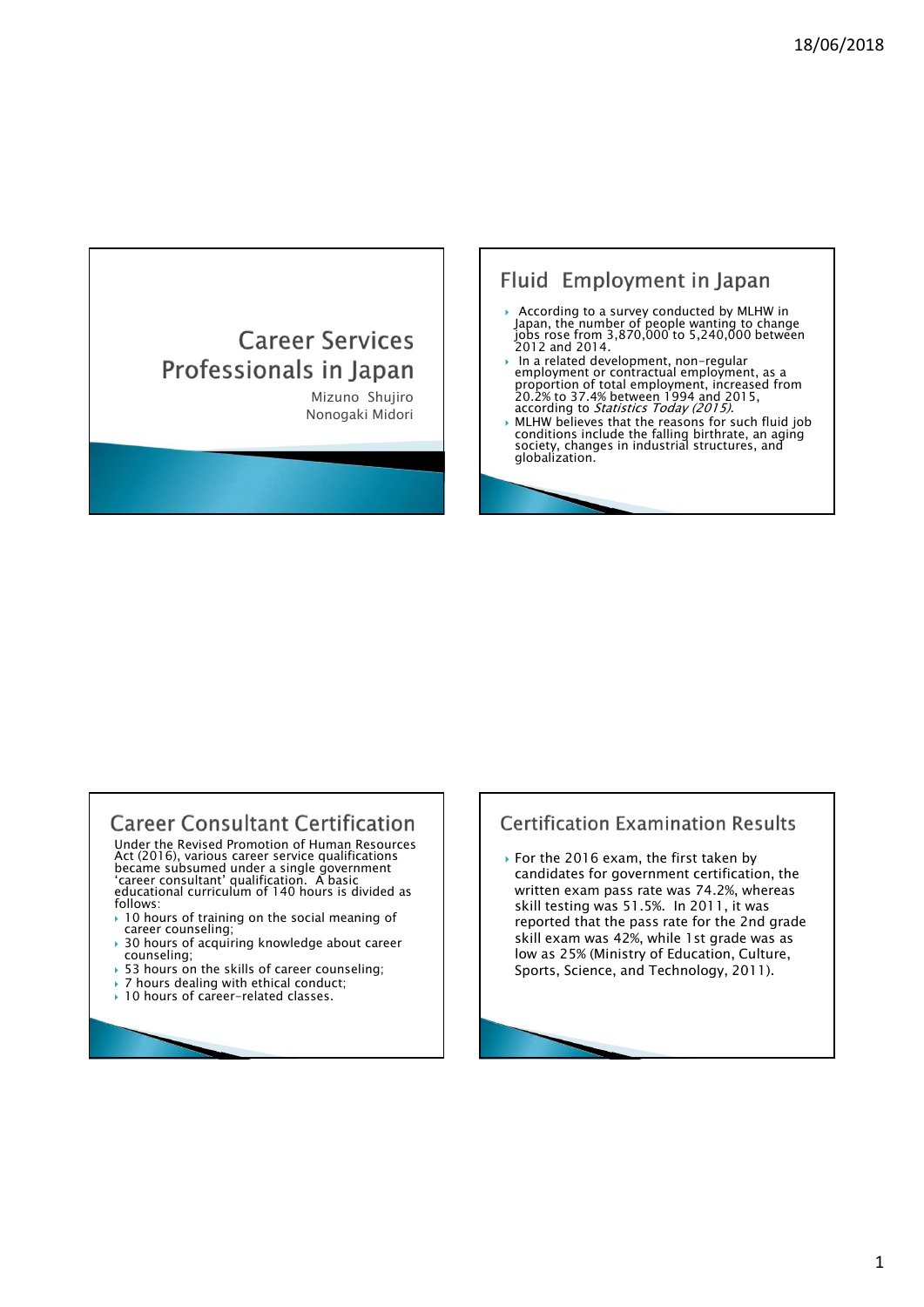### The Ministry of Education, Culture, Sports, Science, and Technology Report  $(2015)$

- ▶ 22.1 % of career consultants were working at government related vocational agencies;
- ▶ 21.6% at various companies;
- ▶ 18.2% in a university setting;
- ▶ 16.4% private at vocational agencies;
- ▶ 7.5% at Non-Profit Organizations (NPO);
- ▶ 5.3% in a private educational setting;
- ▶ 2.9% at junior and senior high schools.

# **School Career Education**

### Elementary Schools

- ▶ 83.9% of elementary schools appoint a 'Career Education Advisor'.
- However, 76.9% of teachers appointed as home room teachers did not have career education training.
- ▶ 98% of high schools and junior high schools have a 'Career Education Supervisor'.

# **Higher Education**

A survey by the Ministry of Health, Labor,<br>Velfare (2011), showed the percentage of **Alta Constant Constant** only a few higher education programs and Welfare (2011), showed the percentage of career related classes offered by universities was as follows: and Welfare (2011), showed the percentage of<br>
variation classes offered by universities<br>
variation on attitudes toward career and<br>
• education on attitudes toward career and<br>
• life design and life career classes, 63.2%;<br>

- education on attitudes toward career and vocation, 65%;
- life design and life career classes, 63.2%;
- 

## **Training for Career Services** Professionals

- to train Career Services Professionals.
- There is no graduate education program.
- Counseling education is offered within several
- clinical psychologist programs. Except for Broadcasting Universities, all the training for Career Services Professionals are offered by private training schools.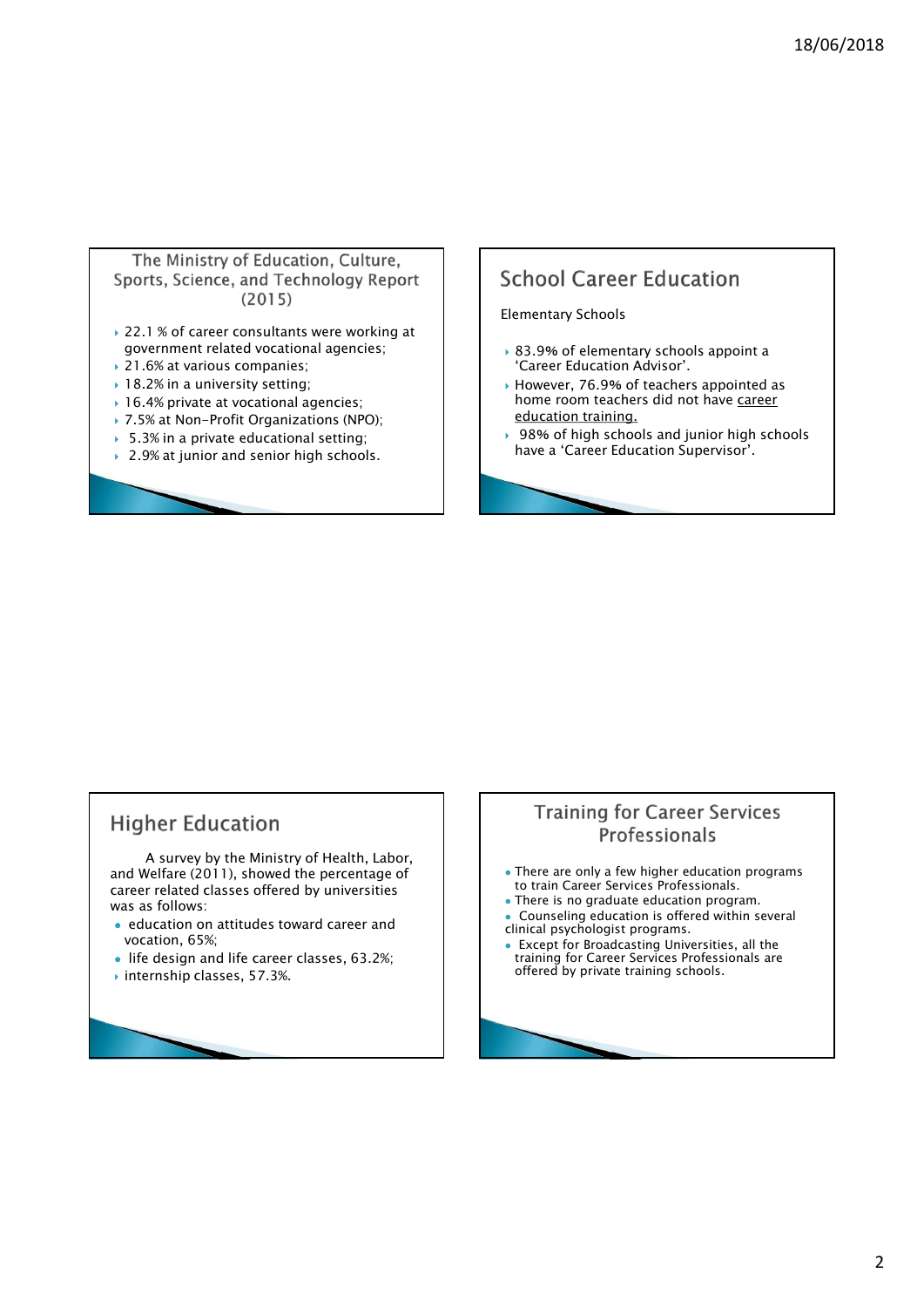



# Minimum Competencies by NCDA

- 
- › Career Development Theory:<br>› Individual and Group Counseling Skills:<br>› Individual/Group Assessment:
- Information/Resources:
- 
- $\rightarrow$  Program Promotion, Management and Implementation:  $\sim$  Coaching, Consultation, and Performance Improvement:  $\sim$  and  $\sim$  10 and Performance Improvement:
- Diverse Populations:
- 
- → Supervision:<br>→ Ethical/Legal Issues:
- 
- Research/Evaluation<br>→ Technology: Knowledge and skills considered essential in using technology: with career planning.<br>→ using technology to assist individuals with career planning.

the contract of the contract of the contract of the contract of the contract of the contract of the contract of

Itai, Fukase, Miura, and Taneichi (2015) **Competencies and Career Path** ▶ The required competencies for clinical psychologists who work as career counselors in the organization settings are as follows: Competency to understand the organization of skills and clients' idea<br>
organization improvement of skills and knowledge into the organization<br>
idea<br>
idea<br>
idea<br>
idea<br>
idea<br>
idea<br>
idea<br>
idea<br>
idea<br>
idea<br>
idea<br>
idea<br>
idea<br>
i Career support for improvement of skills and knowledge Competency of clinical psychologists for adjustment to organizational culture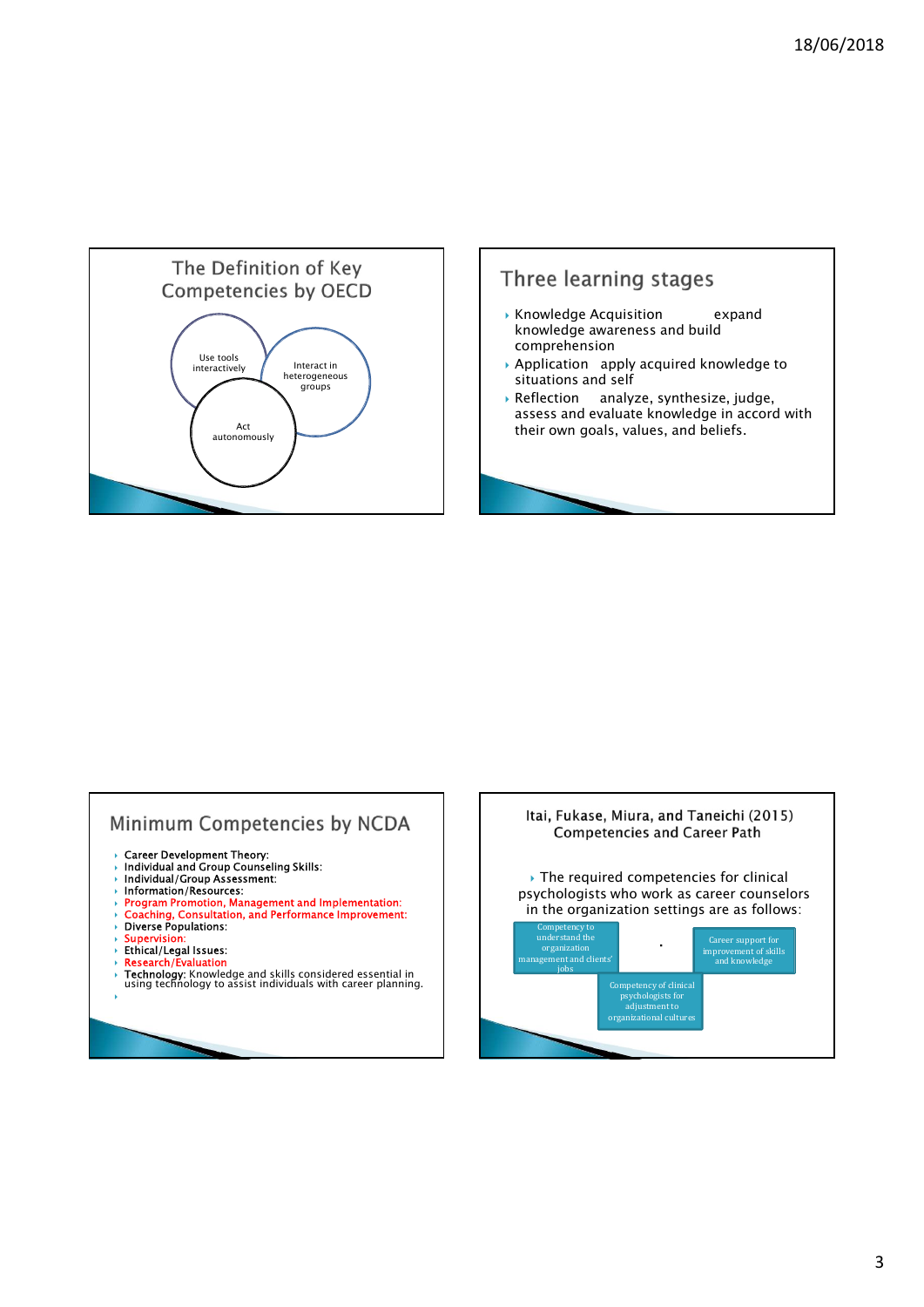## Competencies required before Five years experiences Iwakabe (2016)

- Assessment of not only weakness but also strength and resources
- Theory as applied to individual strength and resources to aid resolution
- The flexible use of theories depending on client's conditions and characteristics
- Crisis: Assessment of a client's self-ideation of death.
- Professional development: sharing difficulties and job achievements with fellow associates



## **Career Counselor Competencies** B. Hiebert & R. Neault, 2013

 EVGP (Educational and Vocational Guidance Practitioner) Core competencies and specialized competencies Core competencies include:

ethical behavior, advocacy, cultural awareness,<br>
designing , implementing, and evaluating programs,<br>
designing , implementing, and evaluating programs,<br>
awareness of one's own capacity, communicating<br>
effectively, knowing

# **Research Questions**

- Q1 Do career services professionals in Japan acquire core competencies?
- Q2 What kinds of training do career services professionals keep doing?
- Q3 What kind of training is needed for career services professionals in Japan?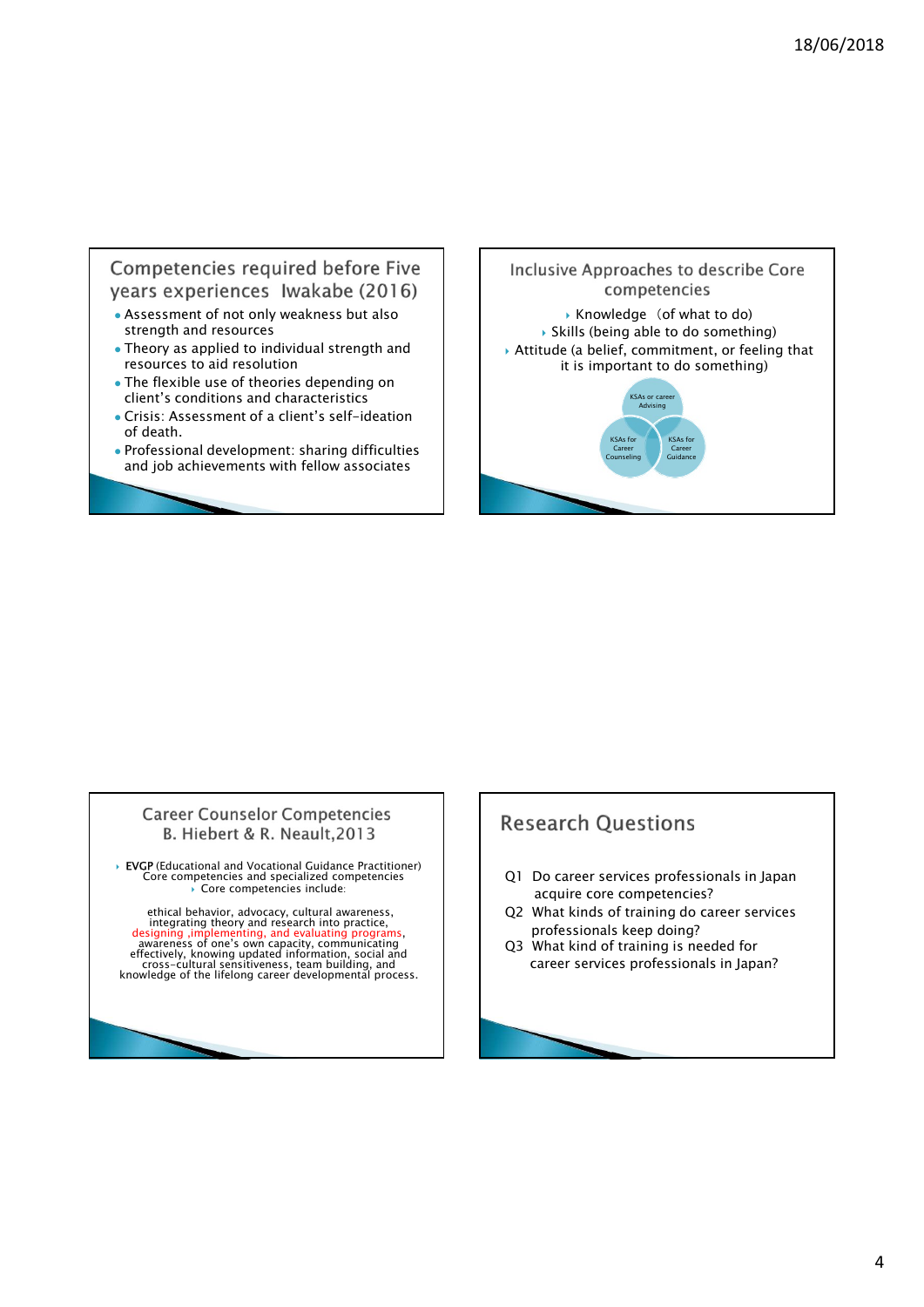# **Research Methods**  A Survey questionnaire with 30 questions has been developed. • An Internet survey was conducted with the the sound of the sound of the sound of  $\sim$  1 fem help of an Internet research company in March.  $\bullet$  The Japanese Association of Industrial  $\begin{array}{|c|c|c|c|c|}\hline \ \bullet & \bullet & \bullet\ \hline \end{array}$ Counseling (JAIC) sponsored this research.

| 18/06/2018<br>gender<br>Q1<br>$\%$<br>$\underline{\mathsf{n}}$<br>2003<br>100.0<br>total<br>1 female<br>1048<br>52.3<br>2 male<br>47.4<br>950<br>0.2<br>3 no answer<br>5 |  |
|--------------------------------------------------------------------------------------------------------------------------------------------------------------------------|--|
|                                                                                                                                                                          |  |
|                                                                                                                                                                          |  |
|                                                                                                                                                                          |  |
|                                                                                                                                                                          |  |
|                                                                                                                                                                          |  |
|                                                                                                                                                                          |  |
|                                                                                                                                                                          |  |
|                                                                                                                                                                          |  |
|                                                                                                                                                                          |  |
|                                                                                                                                                                          |  |
|                                                                                                                                                                          |  |

| n    | $\frac{9}{6}$ |                                                            |
|------|---------------|------------------------------------------------------------|
|      |               |                                                            |
| 2003 | 100.0         | total                                                      |
| 17   | 0.8           | none<br>Career consultant                                  |
| 165  | 8.2           | Career consultant and 2nd                                  |
| 488  | 24.4          | consulting technician<br>Career consultant and 1st         |
| 826  | 41.2          | consulting technician                                      |
| 433  | 21.6          | 5<br>2 <sup>nd</sup> class career consulting ted           |
| 74   | 3.7           | 6<br>1 <sup>st</sup> class career consulting tec<br>others |
|      |               |                                                            |

| $\frac{1}{3}$ Your certification<br>%<br>n<br>$\frac{9}{6}$<br>n<br>2003 100.0<br>total<br>2003<br>100.0<br>22<br>$\vert 1.1 \vert$<br>none<br>17<br>0.8<br>46.6<br>Career consultant<br>933<br>8.2<br>165<br>Career consultant and 2 <sup>nd</sup> class career 679<br>33.9<br>consulting technician<br>488<br>24.4<br>Career consultant and 1st class career 99<br>4.9<br>826<br>41.2<br>consulting technician<br>2 <sup>nd</sup> class career consulting technician<br>159 7.9<br>433<br>21.6<br>1st class career consulting technician<br>36<br>1.8<br>74<br>3.7<br>others<br>75 3.7 |  |  |
|------------------------------------------------------------------------------------------------------------------------------------------------------------------------------------------------------------------------------------------------------------------------------------------------------------------------------------------------------------------------------------------------------------------------------------------------------------------------------------------------------------------------------------------------------------------------------------------|--|--|
| age<br>total<br>120s                                                                                                                                                                                                                                                                                                                                                                                                                                                                                                                                                                     |  |  |
|                                                                                                                                                                                                                                                                                                                                                                                                                                                                                                                                                                                          |  |  |
|                                                                                                                                                                                                                                                                                                                                                                                                                                                                                                                                                                                          |  |  |
|                                                                                                                                                                                                                                                                                                                                                                                                                                                                                                                                                                                          |  |  |
|                                                                                                                                                                                                                                                                                                                                                                                                                                                                                                                                                                                          |  |  |
|                                                                                                                                                                                                                                                                                                                                                                                                                                                                                                                                                                                          |  |  |
|                                                                                                                                                                                                                                                                                                                                                                                                                                                                                                                                                                                          |  |  |
|                                                                                                                                                                                                                                                                                                                                                                                                                                                                                                                                                                                          |  |  |
|                                                                                                                                                                                                                                                                                                                                                                                                                                                                                                                                                                                          |  |  |
|                                                                                                                                                                                                                                                                                                                                                                                                                                                                                                                                                                                          |  |  |
|                                                                                                                                                                                                                                                                                                                                                                                                                                                                                                                                                                                          |  |  |
|                                                                                                                                                                                                                                                                                                                                                                                                                                                                                                                                                                                          |  |  |
|                                                                                                                                                                                                                                                                                                                                                                                                                                                                                                                                                                                          |  |  |
|                                                                                                                                                                                                                                                                                                                                                                                                                                                                                                                                                                                          |  |  |
|                                                                                                                                                                                                                                                                                                                                                                                                                                                                                                                                                                                          |  |  |
|                                                                                                                                                                                                                                                                                                                                                                                                                                                                                                                                                                                          |  |  |
|                                                                                                                                                                                                                                                                                                                                                                                                                                                                                                                                                                                          |  |  |
|                                                                                                                                                                                                                                                                                                                                                                                                                                                                                                                                                                                          |  |  |
| $2 \overline{30s}$                                                                                                                                                                                                                                                                                                                                                                                                                                                                                                                                                                       |  |  |
| $3 \overline{40s}$<br>$4\overline{50s}$<br>$5\overline{60s}$<br>6 70s above                                                                                                                                                                                                                                                                                                                                                                                                                                                                                                              |  |  |
|                                                                                                                                                                                                                                                                                                                                                                                                                                                                                                                                                                                          |  |  |
|                                                                                                                                                                                                                                                                                                                                                                                                                                                                                                                                                                                          |  |  |
|                                                                                                                                                                                                                                                                                                                                                                                                                                                                                                                                                                                          |  |  |
|                                                                                                                                                                                                                                                                                                                                                                                                                                                                                                                                                                                          |  |  |
|                                                                                                                                                                                                                                                                                                                                                                                                                                                                                                                                                                                          |  |  |
|                                                                                                                                                                                                                                                                                                                                                                                                                                                                                                                                                                                          |  |  |
|                                                                                                                                                                                                                                                                                                                                                                                                                                                                                                                                                                                          |  |  |
|                                                                                                                                                                                                                                                                                                                                                                                                                                                                                                                                                                                          |  |  |
|                                                                                                                                                                                                                                                                                                                                                                                                                                                                                                                                                                                          |  |  |
|                                                                                                                                                                                                                                                                                                                                                                                                                                                                                                                                                                                          |  |  |
|                                                                                                                                                                                                                                                                                                                                                                                                                                                                                                                                                                                          |  |  |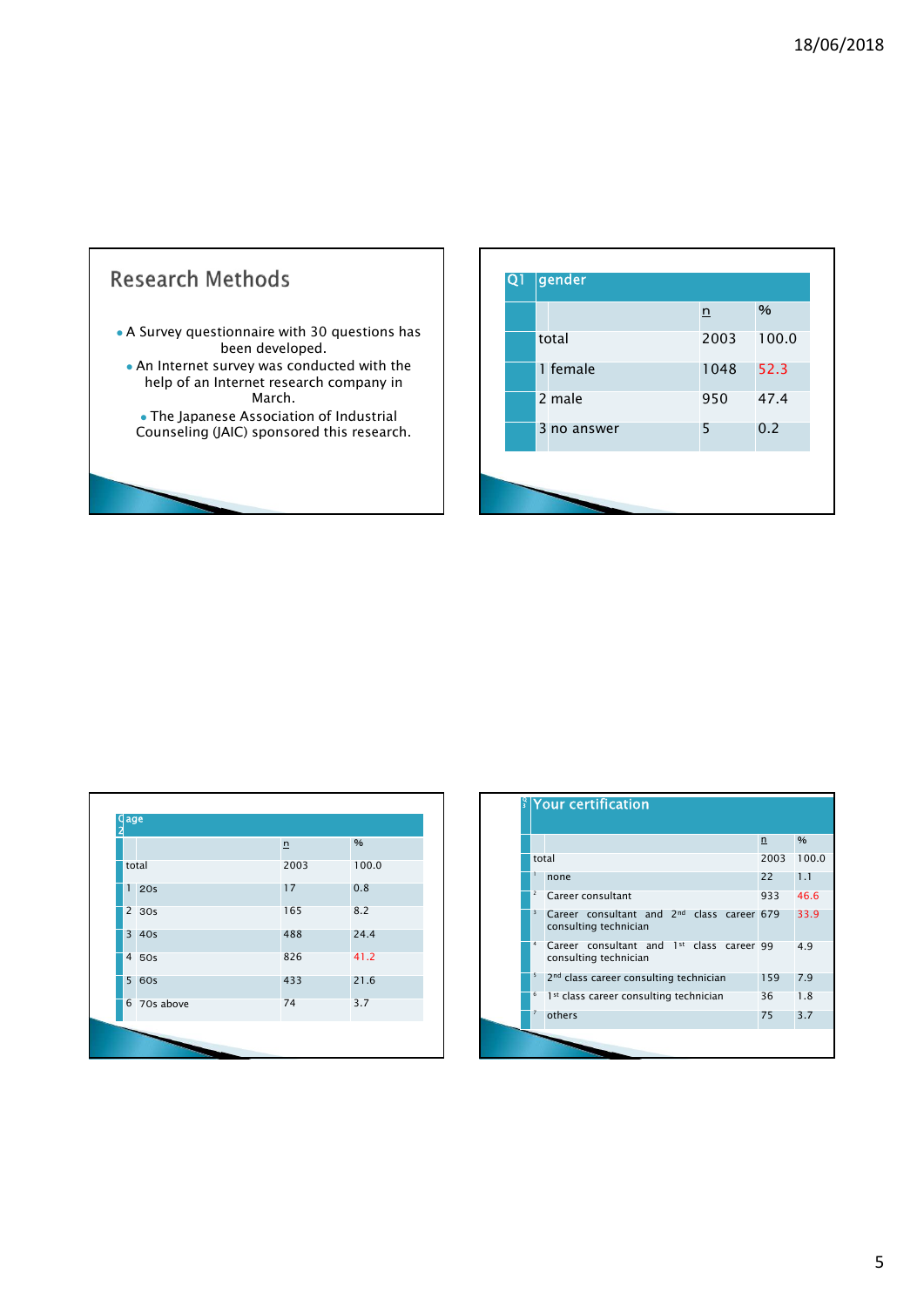| Q4 |    | Your experiences in career services professions |      |       |
|----|----|-------------------------------------------------|------|-------|
|    |    |                                                 | n    | $\%$  |
|    |    | total                                           | 2003 | 100.0 |
|    | 1  | Less than one year                              | 243  | 12.1  |
|    | 2  | One year to three years                         | 181  | 9.0   |
|    | 3  | Three years to five years                       | 215  | 10.7  |
|    | 4  | Five years to seven years                       | 227  | 11.3  |
|    | 5. | Seven years to ten years                        | 321  | 16.0  |
|    | 6  | 10 years to 15 years                            | 473  | 23.6  |
|    | 7  | 15 years to 20 years                            | 206  | 10.3  |
|    |    | 8 Above 20 years                                | 137  | 6.8   |
|    |    |                                                 |      |       |

|                                                  |            | n | %<br>2003 | Your experiences in career services professions<br>total | $\overline{Q4}$<br>100.0 | 1 Less than one year<br>243<br>12.1 |
|--------------------------------------------------|------------|---|-----------|----------------------------------------------------------|--------------------------|-------------------------------------|
|                                                  |            |   |           |                                                          |                          |                                     |
|                                                  |            |   |           |                                                          |                          |                                     |
|                                                  |            |   |           |                                                          |                          |                                     |
|                                                  |            |   |           |                                                          |                          |                                     |
|                                                  |            |   |           |                                                          |                          |                                     |
|                                                  |            |   |           |                                                          |                          |                                     |
|                                                  |            |   |           |                                                          |                          |                                     |
|                                                  |            |   |           |                                                          |                          |                                     |
|                                                  |            |   |           |                                                          |                          |                                     |
|                                                  |            |   |           |                                                          |                          |                                     |
|                                                  |            |   |           |                                                          |                          |                                     |
|                                                  |            |   |           |                                                          |                          |                                     |
|                                                  |            |   |           |                                                          |                          |                                     |
|                                                  |            |   |           |                                                          |                          |                                     |
|                                                  |            |   |           |                                                          |                          |                                     |
|                                                  |            |   |           |                                                          |                          |                                     |
|                                                  |            |   |           |                                                          |                          |                                     |
| 2 One year to three years                        | 181<br>9.0 |   |           |                                                          |                          |                                     |
| 3 Three years to five years                      | 215        |   |           | 10.7                                                     |                          |                                     |
| 4 Five years to seven years                      | 227        |   |           |                                                          | 11.3                     |                                     |
| 5 Seven years to ten years                       | 321        |   |           |                                                          | 16.0                     |                                     |
| 6 10 years to 15 years<br>7 15 years to 20 years | 473<br>206 |   |           |                                                          | 23.6<br>10.3             |                                     |

| as a career services professional? |      |       |
|------------------------------------|------|-------|
|                                    | n    | $\%$  |
| total                              | 2003 | 100.0 |
| 1 dissatisfied                     | 119  | 5.9   |
| 2 Rather dissatisfied              | 368  | 18.4  |
| 3 No sure                          | 628  | 31.4  |
| 4 Rather satisfied                 | 639  | 31.9  |
| 5 Satisfied                        | 249  | 12.4  |
|                                    |      |       |
|                                    |      |       |

| as a career services professional?             |            |               |  |    |                                | q4=years of experiences  |                |                |                |                |            |
|------------------------------------------------|------------|---------------|--|----|--------------------------------|--------------------------|----------------|----------------|----------------|----------------|------------|
|                                                | n          | $\frac{9}{6}$ |  |    |                                | q6=level of satisfaction |                |                |                |                |            |
| total                                          | 2003       | 100.0         |  |    |                                |                          |                | q4 と q6 のクロス表  |                |                |            |
| 1 dissatisfied                                 | 119        | 5.9           |  | 度数 |                                |                          |                |                |                |                |            |
| 2 Rather dissatisfied<br>3 No sure             | 368<br>628 | 18.4<br>31.4  |  |    |                                |                          |                | q6             |                |                |            |
| 4 Rather satisfied                             | 639        | 31.9          |  |    |                                | $\overline{1}$           | $\overline{2}$ | $\overline{3}$ | $\overline{4}$ | $\overline{5}$ | 合計         |
| 5 Satisfied                                    | 249        | 12.4          |  | q4 | $\overline{1}$                 | 48                       | 41             | 130            | 18             | $_{\rm 6}$     | 243        |
|                                                |            |               |  |    | $\sqrt{2}$                     | 15                       | 51             | 58             | 45             | 12             | 181        |
|                                                |            |               |  |    | $\sqrt{3}$                     | 14                       | 51             | 74             | 62             | 14             | 215        |
|                                                |            |               |  |    | $\sqrt{4}$                     | $\overline{7}$           | 41             | 72             | 85             | 22             | 227        |
|                                                |            |               |  |    | 5                              | 11                       | 55             | 99             | 121            | 35             | 321        |
|                                                |            |               |  |    | 6                              | 12                       | 92             | 117            | 187            | 65             | 473        |
| Q6   How much satisfaction do you feel working |            |               |  |    | $\overline{\mathfrak{r}}$<br>8 | 6<br>6                   | 25<br>12       | 46<br>32       | 78<br>43       | 51<br>44       | 206<br>137 |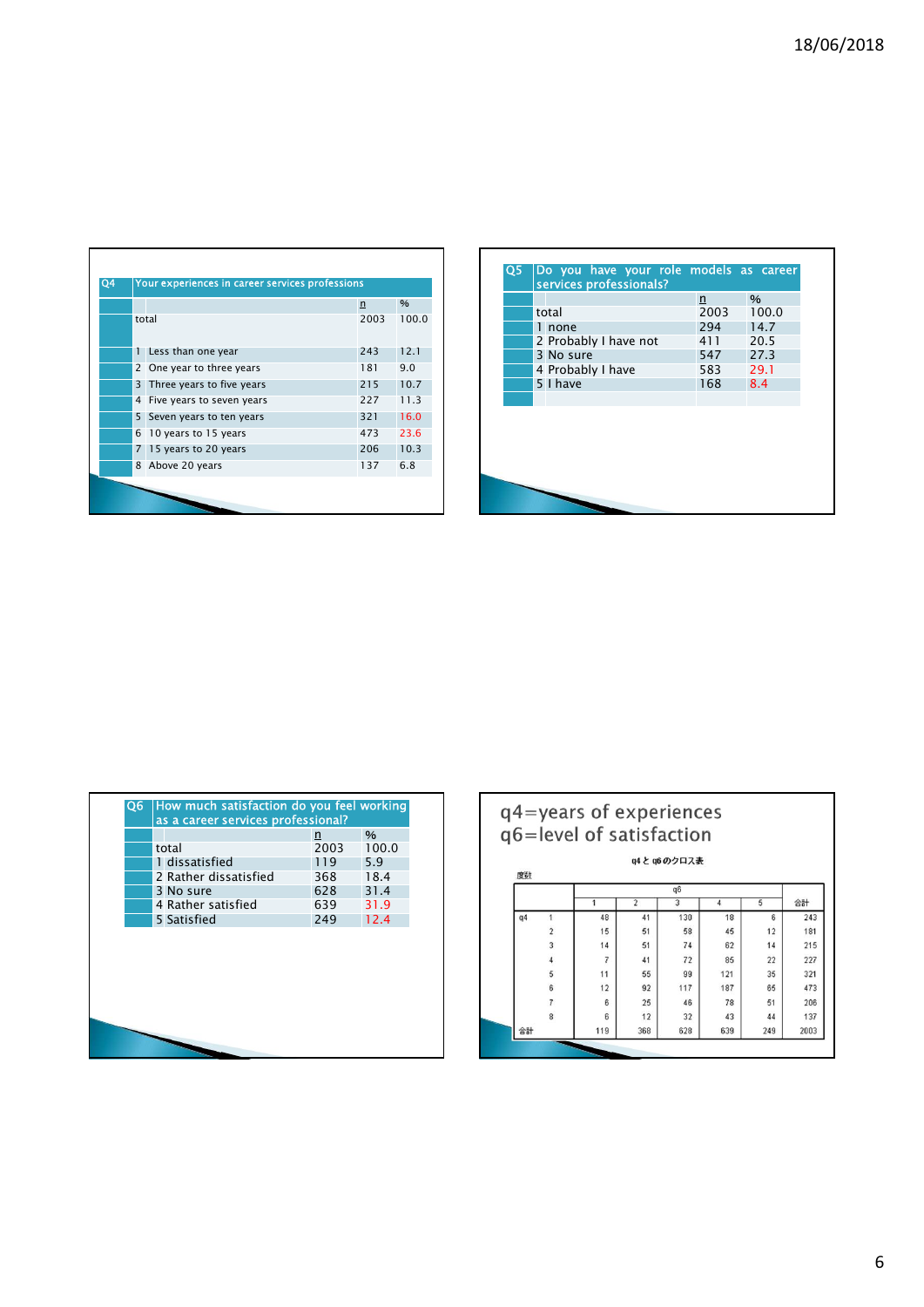



| 度数 |                | q3=certification<br>q6=levels of satisfaction |                | u3 と u6 のクロス表 |     |     |      |
|----|----------------|-----------------------------------------------|----------------|---------------|-----|-----|------|
|    |                |                                               |                | q6            |     |     |      |
|    |                | 1                                             | 2              | 3             | 4   | 5   | 合計   |
| q3 | 1              | 1                                             | 3              | 8             | 4   | 6   | 22   |
|    | $\overline{2}$ | 73                                            | 194            | 334           | 243 | 89  | 933  |
|    | $\overline{3}$ | 28                                            | 111            | 192           | 268 | 80  | 679  |
|    | 4              | 3                                             | 12             | 25            | 29  | 30  | 99   |
|    | 5              | 8                                             | 29             | 42            | 61  | 19  | 159  |
|    | 6              | $\Omega$                                      | $\overline{2}$ | 3             | 16  | 15  | 36   |
|    | 7              | ĥ.                                            | 17             | 24            | 18  | 10  | 75   |
| 合計 |                | 119                                           | 368            | 628           | 639 | 249 | 2003 |
|    |                |                                               |                |               |     |     |      |

Q1 Do career services professionals in Japan acquire core competencies?

Participants generally self-rated rather<br>competent or competent except for Discussion<br>
Q1 Do career services professionals in Japan<br>
acquire core competencies?<br>
Participants generally self-rated rather<br>
competent or competent except for<br>
Question 8–4 and Question 8–13, both related<br>
programs. Question 8-4 and Question 8-13, both related to planning, designing, implementing programs.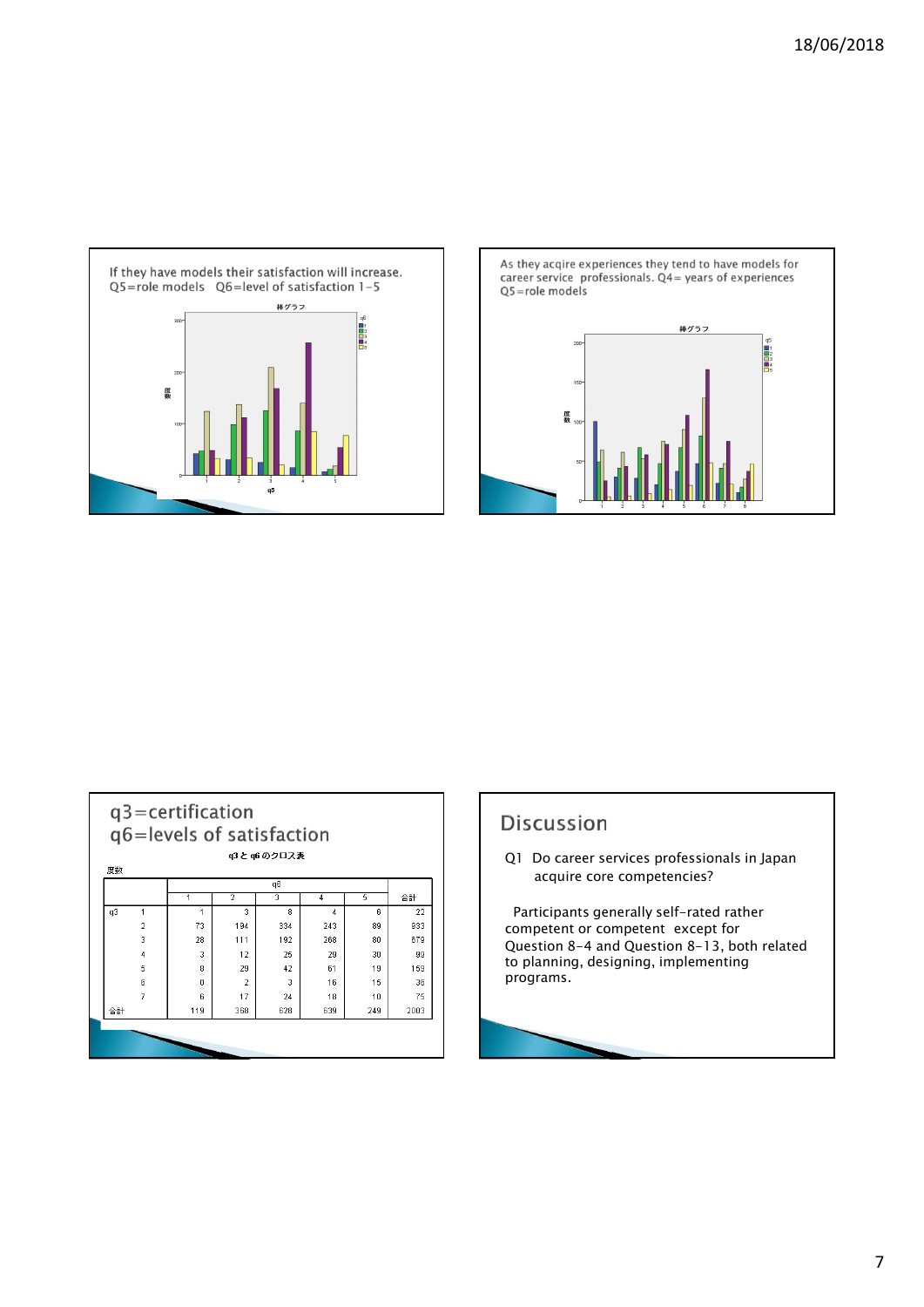

|                                                                            |                                                                                           | 18/06/2018 |
|----------------------------------------------------------------------------|-------------------------------------------------------------------------------------------|------------|
|                                                                            |                                                                                           |            |
|                                                                            |                                                                                           |            |
| popular methods for training.                                              | Supervision & consultation, and participating<br>in the professional conventions are less |            |
| ▶ Self-study<br>▶ workshop<br>supervision<br>convention<br>Peers & seniors | SD<br>m<br>3.36 1.206<br>3.02 1.165<br>1.68 1.045<br>2.04 1.173<br>3.01 1.241             |            |
|                                                                            |                                                                                           |            |
|                                                                            |                                                                                           |            |

- Q3 What kind of training is needed for career services professionals in Japan?
- needed for Japanese career services and a service and the experienced professionals tend to do professionals.
- ▶ 1. program designing and implementation
- ▶ 2. designing life-long career development

# conclusion

- We have identified two areas of training are  $\|\cdot\|$  > They need to seek supervision or consultation.
	- Note that they head to seek supervision or consultation.<br>
	Het for Japanese career services<br>
	essionals.<br>
	program designing and implementation<br>
	designing life-long career development<br>
	programs.<br>
	<br>
	<br>
	<br>
	<br>
	<br>
	<br>
	<br>
	<br>
	<br>
	<br>
	<br>
	<br>
	<br>
	<br>
	<br> more study on career consultation and counseling.
		- More participation in the professional association conventions
		- and more opportunities of supervision are needed.
		- Professional models will enhance professional career development and satisfaction.